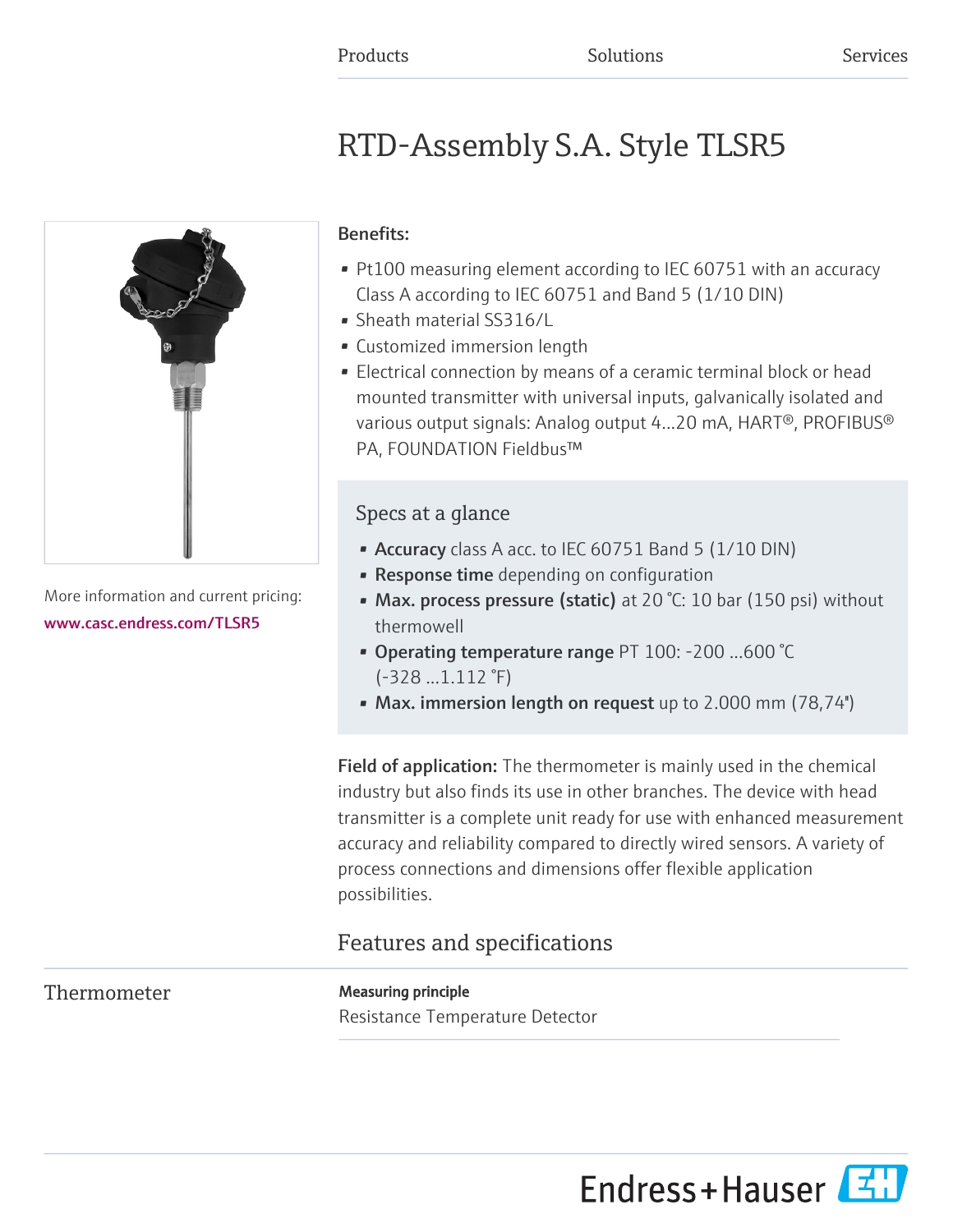#### Thermometer Characteristic / Application

S.A. Style universal range of application usable with or without a thermowell spring loaded for use in thermowell Options available to construct removable inserts (spare parts)

#### Thermowell / protection tube

to use with or without thermowell (can be ordered separately)

Insert / probe mineral insulated (MI), flexible

Max. immersion length on request up to 2.000 mm (78,74'')

Material protection tube/ thermowell 1.4401 (316)

#### Optional coating

Not defined

#### Process connection

Fixed thread: NPT 1/4" NPT 1/2" G1/4" G1/2" Union nipple: NPT 1/2" G1/2"

#### Tip shape

rounded flat